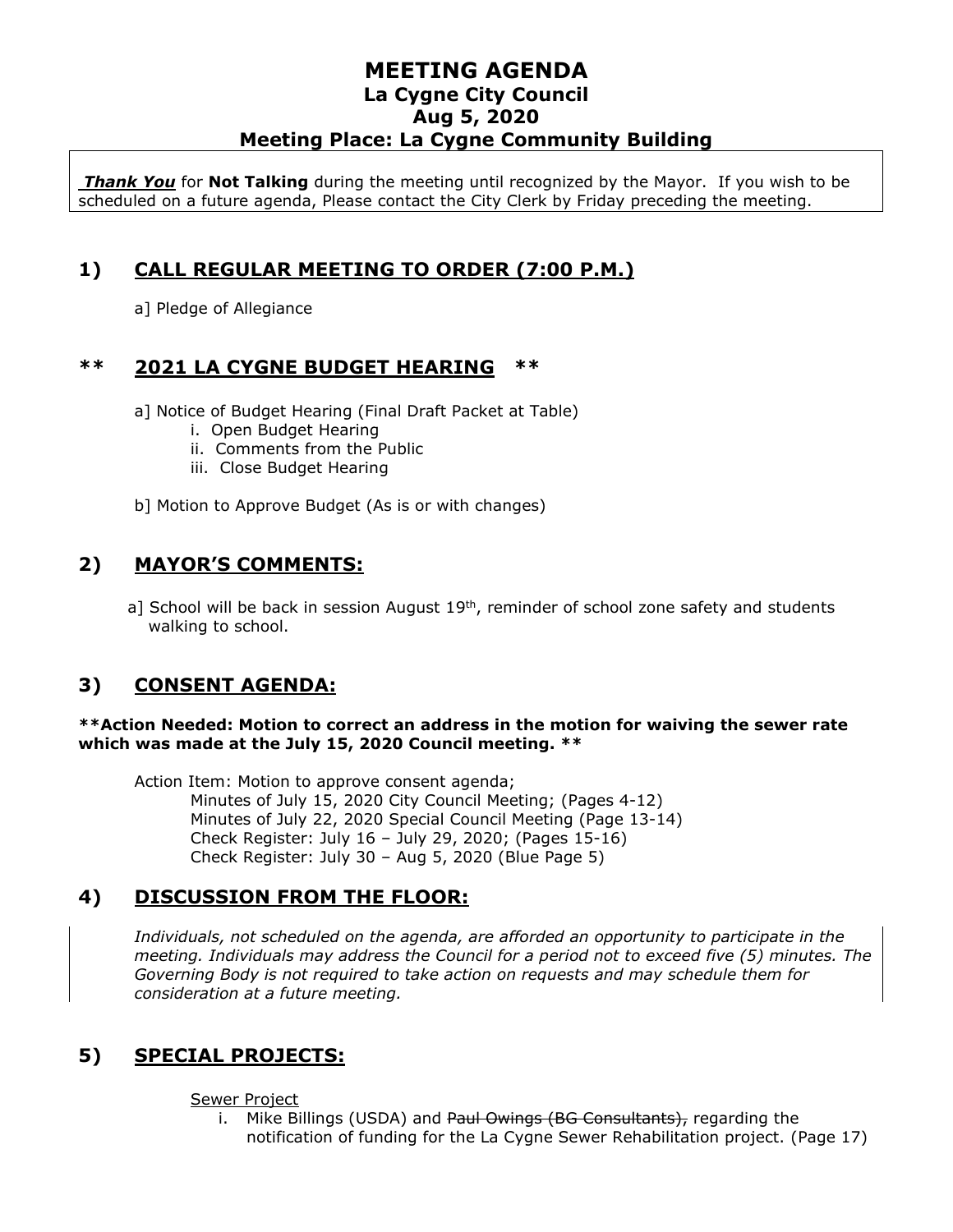## **5) SPECIAL PROJECTS:**

Street Project - KDOT CCLIP

 $\checkmark$  Reviewed the selection criteria chart for letters of interest from KDOT qualified consulting firms for the construction engineering inspection during the CCLIP project. The request for firm responses was emailed out on July 20,2020 and a Letter of Interest must be received by August 7, 2020 at 5:00pm. (Page 18)

## **6) REPORTS OF CITY OFFICERS:**

- $\checkmark$  City Attorney Burton Harding
- $\checkmark$  Police Chief & Codes Officer Tina Fenoughty (Blue Page 6)
- $\checkmark$  Public Works Department Dan Nasalroad (Blue Page 7)
- $\checkmark$  Fire Chief Dan Nasalroad
- $\checkmark$  City Clerk Jodi Wade (Blue Page 8)

## **7) REPORTS OF COUNCIL COMMITTEES:**

- a] Water & Gas---------------------------------------Danny Curtis ------- Logan Smith
	- $\checkmark$  Gas line located at 18325 E 2300 Lane USDI was going to repair a leak. It was determined that the gas service line was not the property of the City per an agreement dated November 19, 2008 between the City of La Cygne and Clint Clark. (Blue Page 9-11)
	- ✓ (In-Committee review) Draft Ordinance for Gas Utility.
	- $\checkmark$  (In-Committee review) A "return to service" process and fee for properties which have the risers/pits for water and gas but no meter is installed.
	- $\checkmark$  Installation of a water meter in to an existing meter pit at the vacant lot at 317 N. 4<sup>th</sup> Street owned by Patsy Berglund in order to install a garden hydrant. Is there a charge for the meter?
- b] Street ---------------------------------------------James Thies ------- Jerome Mitzner  $\checkmark$  RFP for Stormwater Master Planning being reviewed by the committee.
	- $\checkmark$  Committee review of the regulations/codes pertaining to the entrance/parking lot/street repair located at 104 South 4<sup>th</sup> St (Frankies Liquor/Get the Funk Out Laundromat).
- c] Sewer----------------------------------------------James Thies ------- Thomas Capp
	- $\checkmark$  CC Wade reached out to Cat Romaine with JLL regarding the necessary flagging for the Emergency Sewer Line Repair. Hand delivered a Notice of Award to Jim Thompson with Double Eagle Excavating and followed up with Danny McElreath with McElreath excavating regarding the bid results.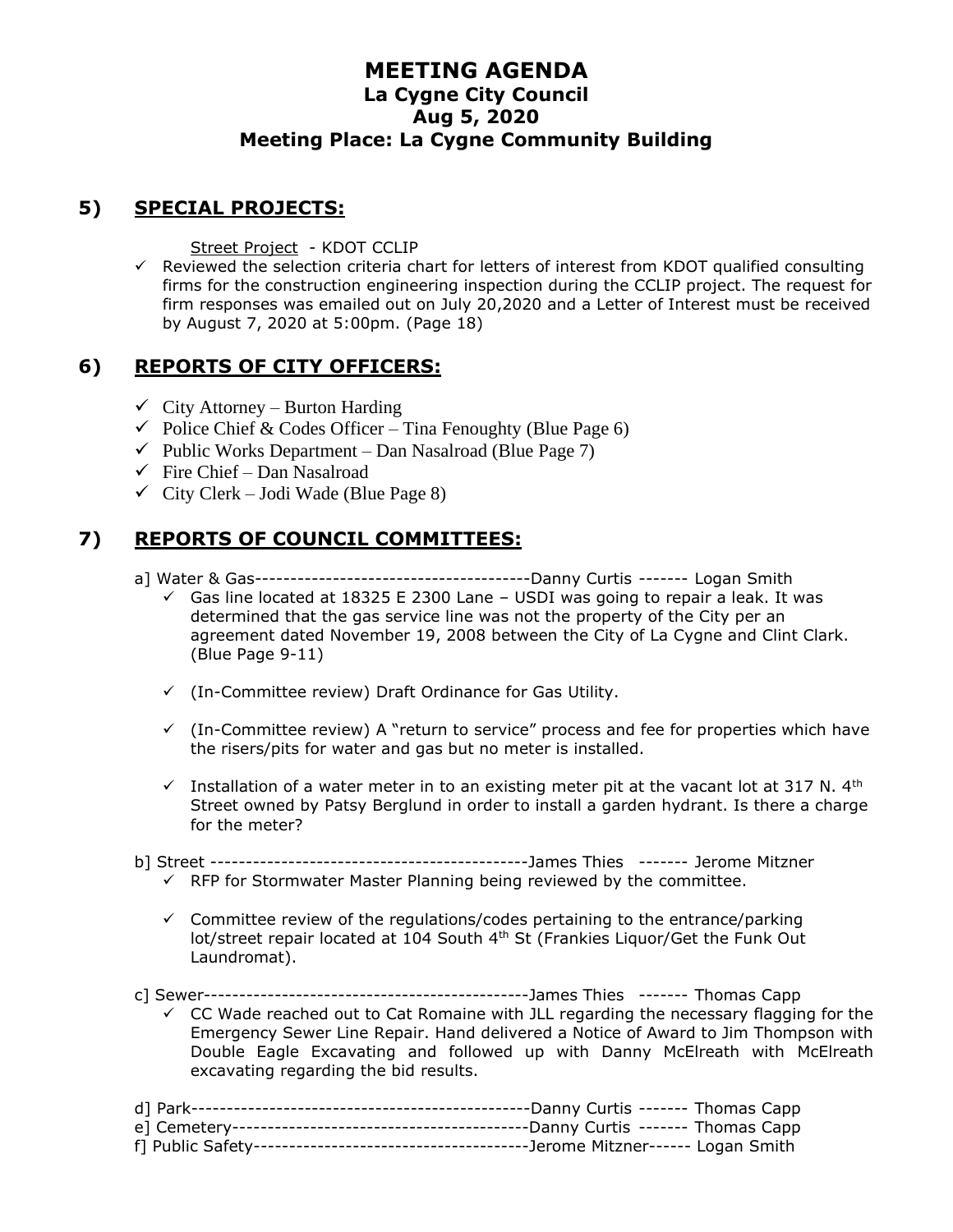#### **7) REPORTS OF COUNCIL COMMITTEES:**

- g] Community Building------------------------------ Danny Curtis ------ James Thies
	- ✓ Peoples Telecommunications Community Blood drive is scheduled for December 2020, will they be able to use the Community building? (Page 19)
- h] Employee Relations & Training-------------------Logan Smith ------ Jerome Mitzner
	- $\checkmark$  (In-Committee) Proposal received from Wichita State University Division of Diversity and Community Engagement for a Customer Service and/or Ethics ½ day and full day training with Paula Downs.

#### **8) SPECIAL COMMITTEE REPORTS:**

- a] Emergency Management None
- b] Swanfest Committee None
- c] Planning & Zoning Commission (1) vacant seat. Unapproved minutes July 9, 2020. (Page 20-22)
- d] La Cygne Community Park Board (1) vacant seat

#### **9) UNFINISHED BUSINESS:**

a] Property located at 317 Walnut St in La Cygne. The request to rezone the property from C-3 to R-1 which had been forwarded to the City Council had not been fully processed by the Planning & Zoning Commission. The application filed will proceed with a public hearing in September 2020.

#### **10) NEW BUSINESS**

a] City of La Cygne received a letter of conditions from the Kansas Department of Commerce awarding the City a Community Block Grant-CV of \$22,000. The following forms need to be signed: Grant Agreement NO. 20-CV-091; Certification regarding Lobbying; Authorized Signature Form; Designation of Depository; and Authorization for Electronic Deposit of Supplier Payment. Purpose of the grant is for Meal programs being provided due to COVID-19 as outlined in the application proposal. A plan for disbursing the funds will need to be adopted by the Council. (Page 23)

## **EXECUTIVE SESSION: (Examples at Table)**

a] I move the city council recess into executive session to discuss \_\_\_\_\_\_\_\_\_\_\_\_ pursuant to \_\_\_\_\_\_\_\_\_\_\_\_\_\_\_\_\_\_\_\_\_\_\_\_. The open meeting will resume in the city council meeting area at

 $p.m.$ 

## **12) OTHER BUSINESS**